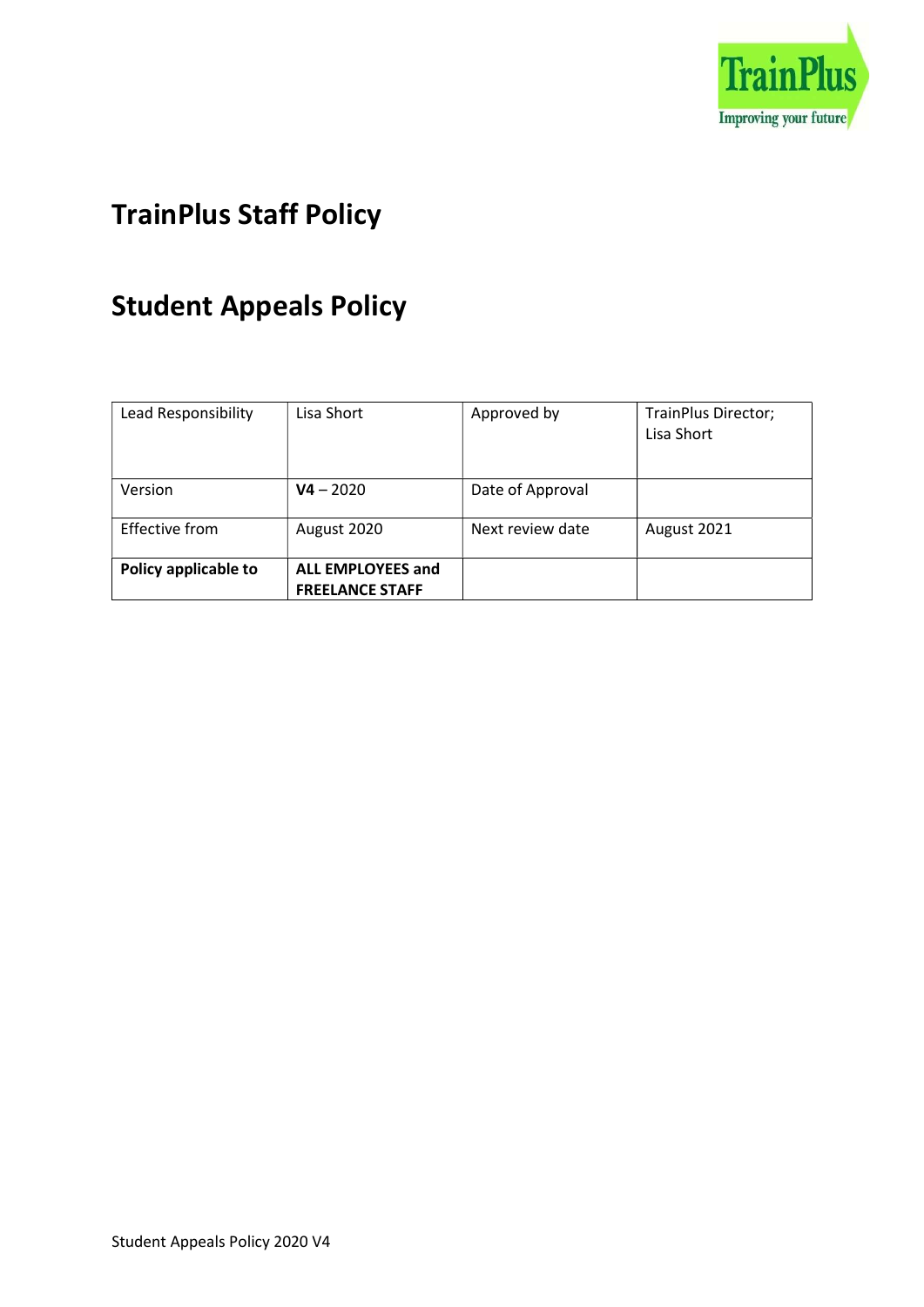## Contents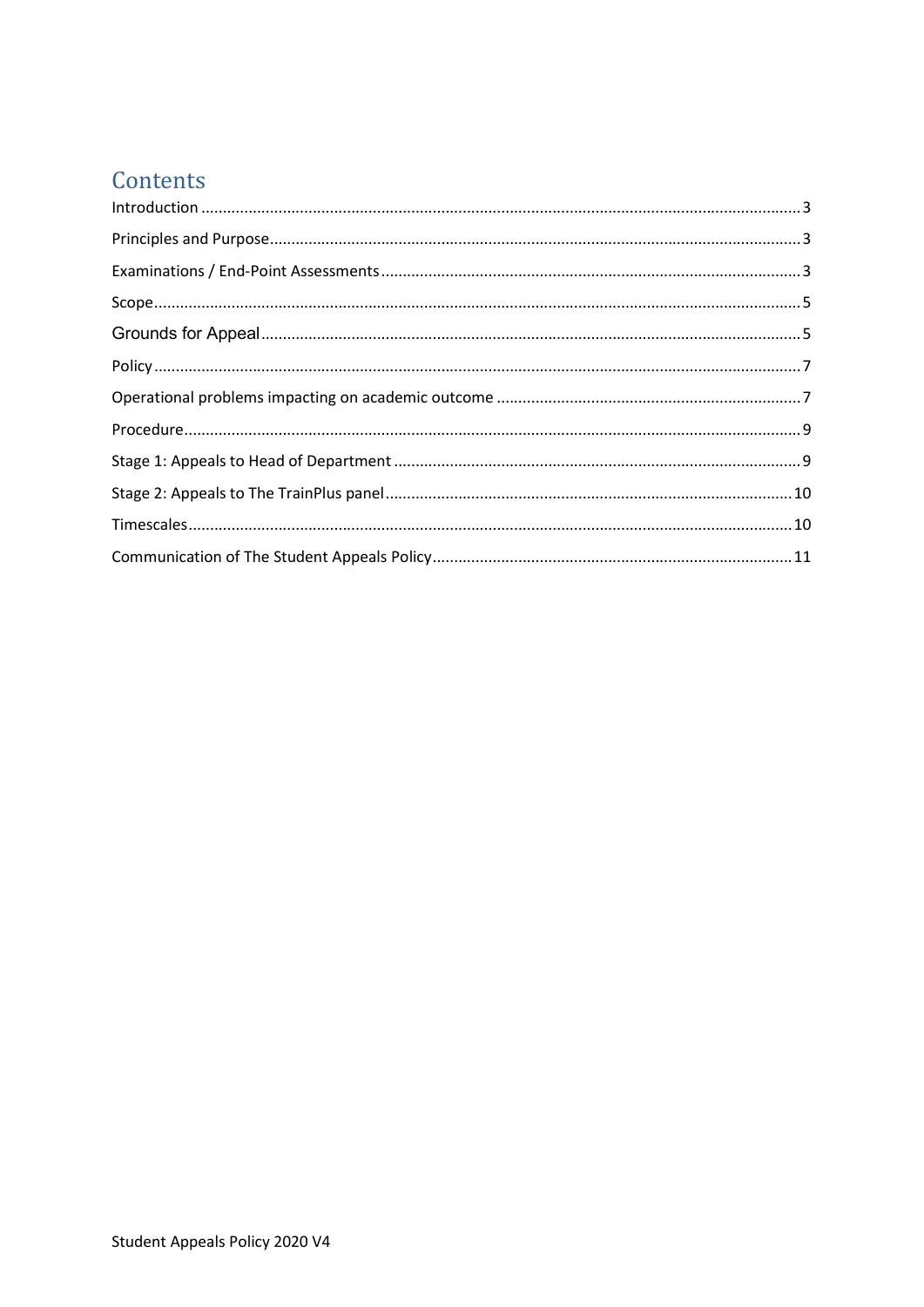## **Introduction**

This Student Appeals Policy is to outline the commitment of TrainPlus to ensuring students are allowed to question or challenge any assessment / internal quality assurance whether internal or external.

TrainPlus believe the appeals and disputes procedure to be necessary as part of any approved centres assessment quality systems. Student appeals and disputes have a vital role to play in the overall success of TrainPlus and we must all adopt a positive attitude towards the policy and procedures. All staff will co-operate fully with TrainPlus to enable us to meet our responsibilities.

For Higher Education students this Policy is supported by separate guidance that explains the arrangements in specific areas for carrying out appeals and disputes and the Office for Internal Adjudication (OIA) procedures apply

### Principles and Purpose

The existence of the appeals and disputes procedure needs to be made known and explained to all parties of which it is relevant, ideally for employees this should be done at the induction stage of their employment. For all apprentices and employers, TrainPlus' enrolment information and briefs will make sure that the apprentice and employer are aware of the company's appeals and disputes policy. Information about this policy is available on the TrainPlus Website and is available on request from our e-mail info@trainplus.co.uk and via our support team in the office.

When an apprentice or employer wants to talk about the assessment process or decision, but wish to do so on an informal basis, our support team will respond to such queries. The prior email address can be used to request an informal review, please note in the e-mail that at that moment the appeal or dispute being raised is an informal one.

TrainPlus' assessment process is subject to quality assurance procedures which are approved by the TrainPlus Director and Lead IQA's. All Students of TrainPlus have the right to appeal and dispute against assessment outcomes where the student has valid and reasonable information to do so. There are multiple circumstances that might occur to influence the use of this system. This process might be utilised in different scenarios by varied parties in the quality assurance of new and approved programmes.

## Examinations / End-Point Assessments

Decisions involving exams or the outcomes of accredited or endorsed programmes, recognised by other awarding organisations, should be referred to the relevant awarding organisation.

Assessors cannot make an appeal, they may make initial contact with TrainPlus to seek clarification, however it remains that the employer or apprentice has to make the appeal.

If an appeal or dispute is made over the assessment period, then the assessment window will be paused to allow for the investigation to complete unless it is agreed by all parties that it should continue. This is to prevent the apprentice from becoming disadvantaged. TrainPlus' Director / Lead Internal Quality Assessor will advise the relevant parties of this action.

In consideration of Academic Appeals, no mark or grade will be awarded without evidence that a student has met the associated learning outcomes. It is therefore likely that any successful appeal will result in voiding the original test; receiving a revised mark or an opportunity to take a different test and not necessarily lead to changes of grade or award. All Appeal outcomes must be within TrainPlus Regulations.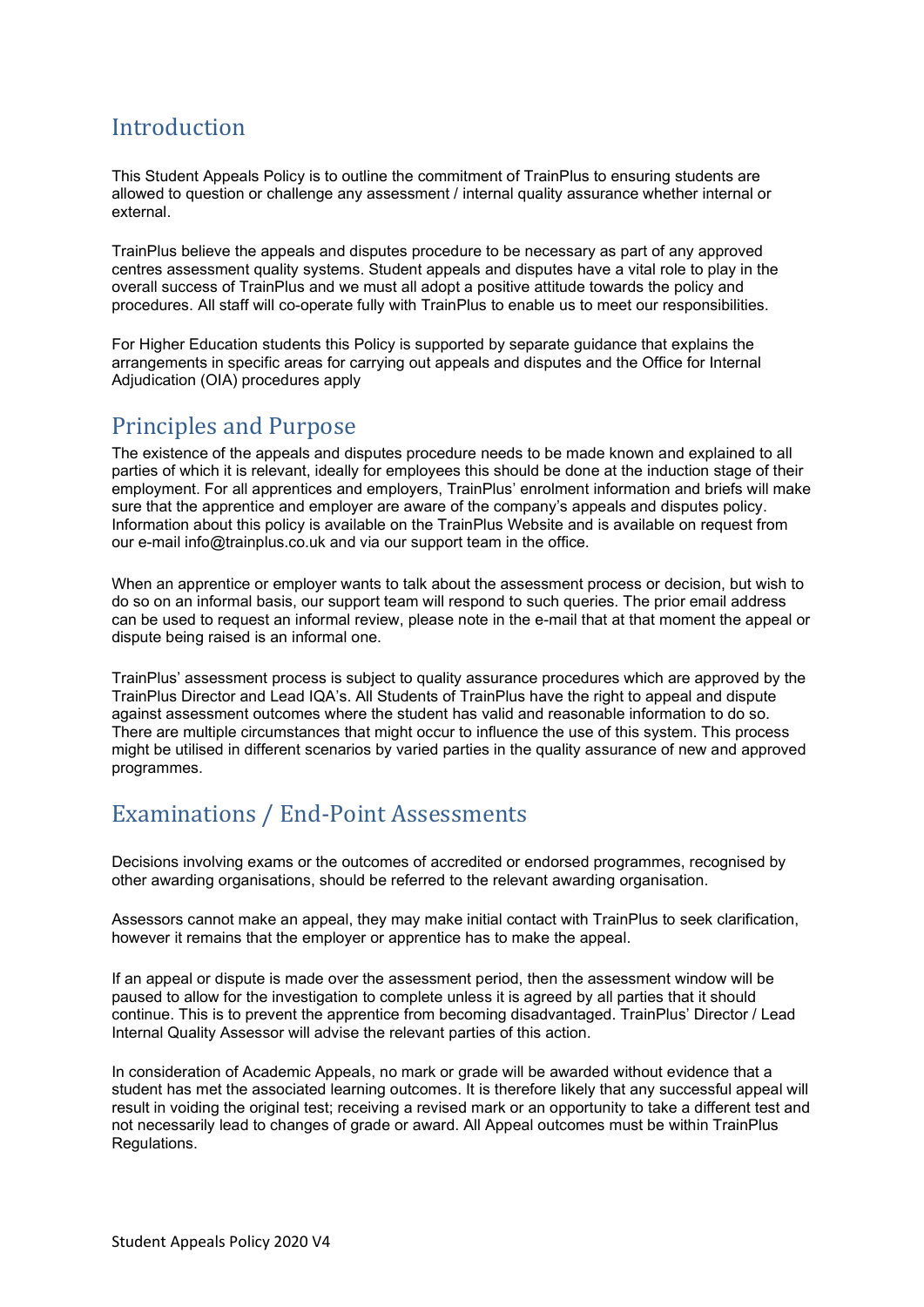If you think you have grounds that entitle you to exercise this right, you are required to inform TrainPlus' Student Support Team using the Stage 1 Academic Appeal form.

TrainPlus advises all parties to refer to the respective assessment plan and or guidance regarding test structure, weightings and content that you are appealing / disputing.

A member of the TrainPlus Support team will respond to the appeal within seven working days. Apprentices and/or employers should make an appeal against an assessment outcome within ten working days of the results being given.

TrainPlus and TrainPlus' Student Support Team can provide impartial guidance and advice to students who wish to submit an appeal, including advice on whether their submission constitutes a valid appeal.

TrainPlus endeavours to resolve all appeals as early as possible and is committed to dealing openly and fairly with you, if you decide to make an appeal. TrainPlus will not penalise you for doing so.

All appeals are considered impartially by someone who is not directly involved in the matter upon which the appeal is based. This impartiality is protected throughout the process. At each stage of an appeal a new member of staff may be appointed. No member of staff is permitted to be part of the process if they are part of the appeal.

The outcome of an appeal cannot constitute a disadvantage. For apprentices, there will be no reduction in your grade or classification of award as a result of appeal, including the outcome of any resubmission or additional opportunity of assessment.

It is important that you understand how an appeal differs from a complaint or a request for the recognition of mitigating circumstances.

- a) TrainPlus operates a complaints policy and a system for considering mitigating circumstances. If you wish to raise a complaint or if you request the consideration of mitigating circumstances, be aware that these need to be made prior to a decision. Matters must be brought to TrainPlus' attention before a specified deadline immediately preceding the relevant assessment.
- b) Academic appeals are only valid in respect of assessment decisions already made. Therefore, the appeals procedure must be followed once an assessment decision and students have received their confirmed results. Note that it is only through the appeals process that issues relating to an Academic decision can be resolved.

You may only appeal if you are a registered student. Your acceptance of an award certificate at graduation implies acceptance of the award and the closure of any action/appeal within the TrainPlus procedure. This equally applies if you do not return a certificate or an award letter that has been sent to you in the post within 10 working days.

If the appeal is made at the point all assessments have been completed, where possible TrainPlus will delay making a completion claim until the matter or matters have been resolved.

You may only appeal if you are a registered apprentice and in good academic standing. Although you may appeal while sanctioned for academic reasons, no appeal outcome will be implemented until your position in TrainPlus as a registered Learner has been recovered.

You will not normally be permitted to appeal based on bereavement or for a suspension of studies. In neither of these cases is an appeal appropriate, because appeals are retrospective,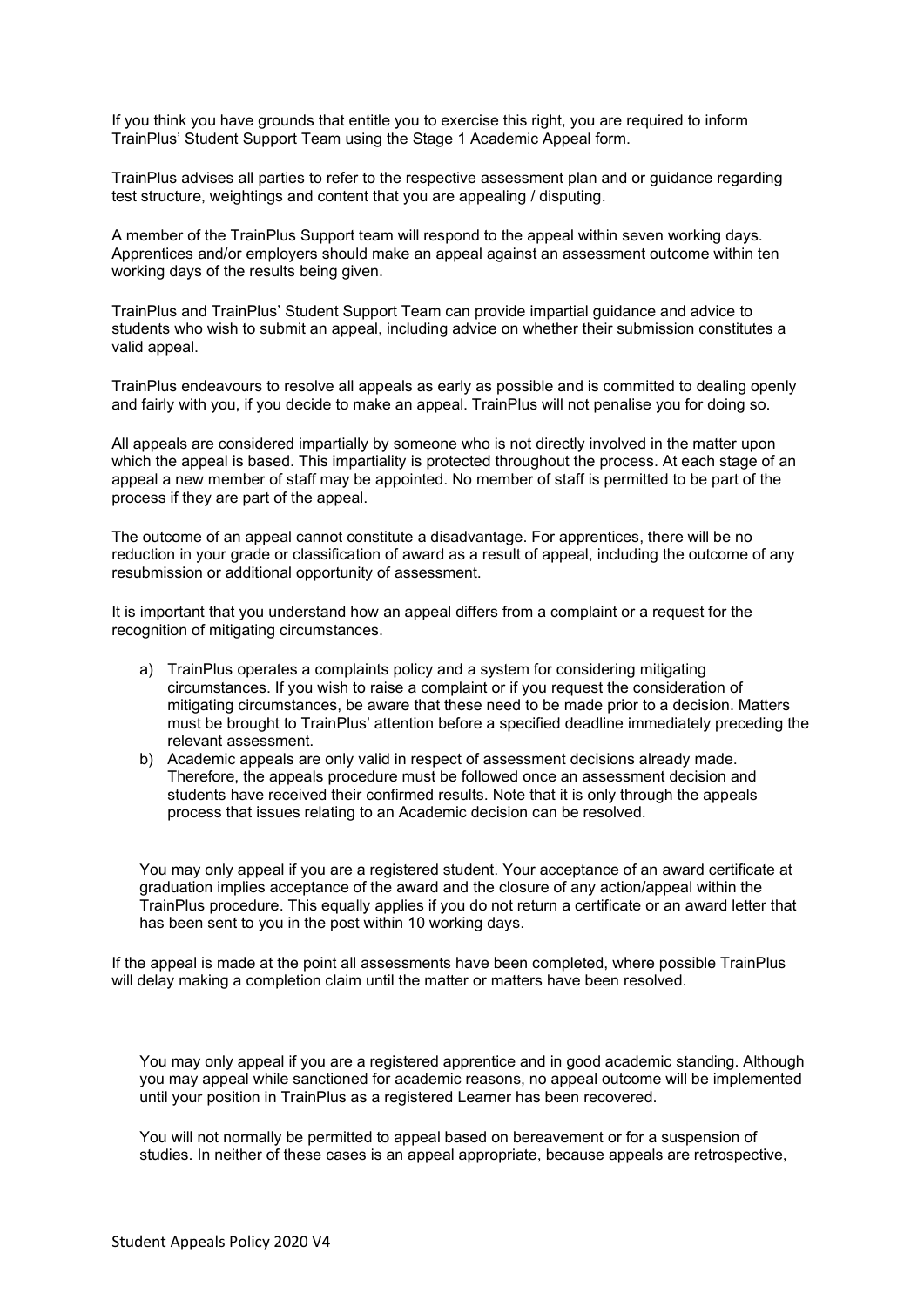and these matters are difficult to resolve fairly in retrospect. You are advised to use TrainPlus' support services in these cases.

If your appeal is not based on the grounds specified in this Policy or accompanied by appropriate supporting evidence, or is submitted out of time, TrainPlus may inform you that no action will be taken. You will be informed of your right to request a Completion of Procedures Letter if you wish to pursue the matter further with the Office of the Independent Adjudicator for Higher Education.

It is your responsibility, when submitting an appeal, to state clearly which one or more of the basis for appeal specified in this policy you are giving as the basis of your appeal, and to explain why you are raising any matters of personal circumstance after the decision and not within TrainPlus mitigating circumstances process. You must also provide evidence of any claims you make and specify clearly the units and assessments to which your appeal refers.

#### Scope

An academic appeal is a request for review of a decision related to assessment results, academic progression or award. Where a complaint is specified as having an impact on assessment results, academic progression or award, it must be treated as an academic appeal. No mark or grade will be awarded without evidence that a student has met the associated learning outcomes.

Academic appeals are only valid in respect of a reached decision. Therefore, the appeals procedure must be followed after a decision is made or after a student has received their confirmed results. It is only through the appeals process that the issues relating to a decision can be resolved. The Student Complaints Procedure is to be used prior to a decision, ensuring that matters that have potentially impacted on student performance are brought to the attention of the relevant parties. Matters that are considered as academic appeals may not subsequently be considered as complaints.

As far as possible, within the effective operation of this process, impartiality and confidentiality of both individuals and proceedings will be maintained.

The Director and Lead IQA's will annually review the operation of the appeals procedure in order to evaluate its effectiveness. Exceptions granted under the Academic Appeals Policy are recorded by the Student support team.

Where there are a number of cases emerging with the same operational problem, so that the matter can be reviewed as such rather than as a series of individual appeals. This will be measured over a period of 3 months to ascertain whether cases of a similar nature are reoccurring.

Complaints about the procedural operation of this process must be raised through the Student Complaints Process. Such complaints may not request further review of the academic decision previously appealed but must be confined to the expression of a specific concern related to the operation of the appeal process.

#### Grounds for Appeal

All persons involved in the assessment and internal quality assurance processes have the right to appeal against assessment or internal or external quality assurance decisions which are unclear or seem unfair. The reasons for appeal are:

- One or more parties affected by the assessment and quality assurance process believes the assessment and/or quality assurance process or decision has been unfair
- One or more parties affected by the assessment and quality assurance process believes not all the appropriate evidence of competence or presented documentation or assessment or quality assurance decisions has been considered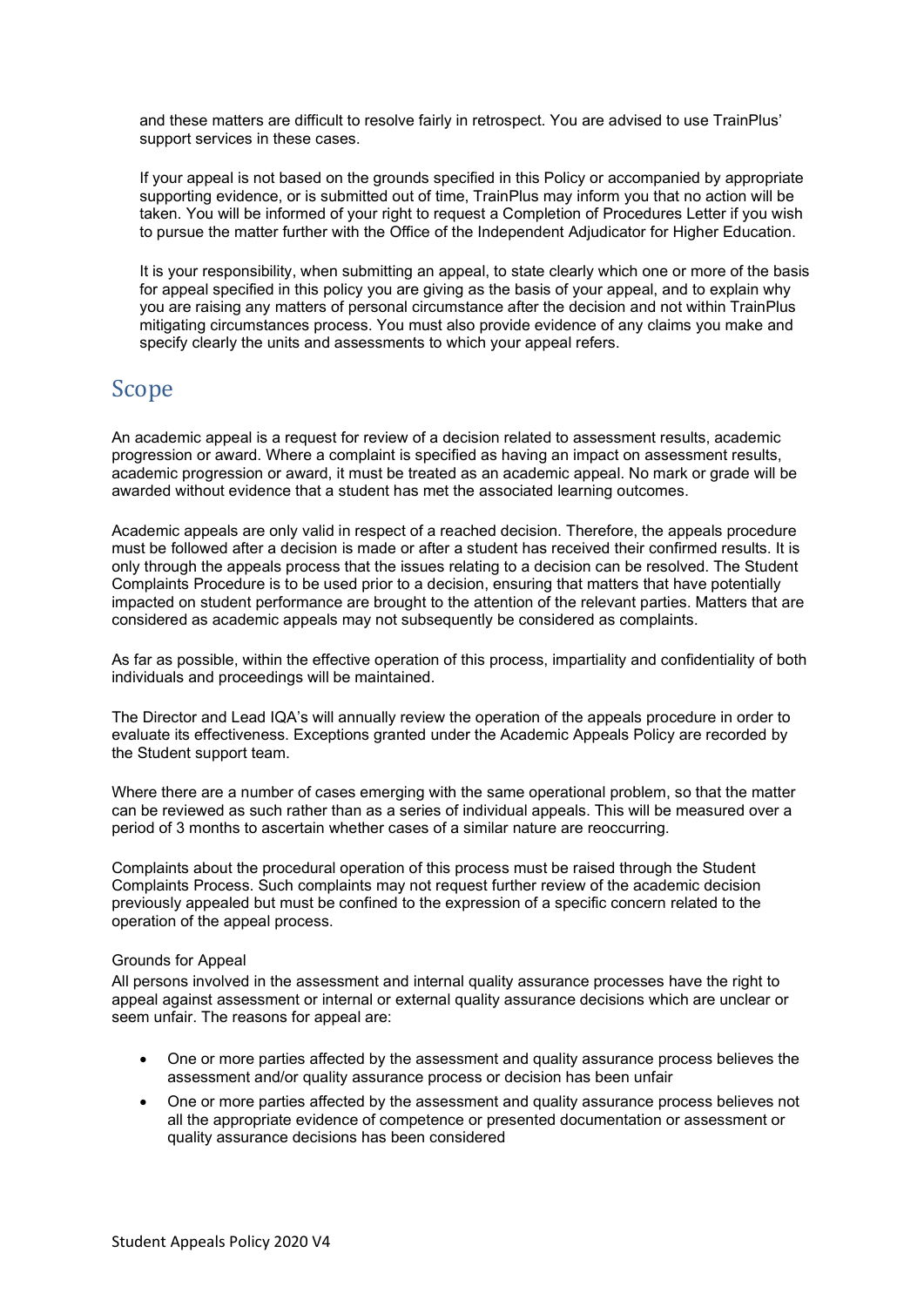- One or more parties affected by the assessment and quality assurance process thinks that the assessor or assessment process has misunderstood the context of the evidence generated
- One or more parties affected by the assessment and quality assurance process believes their requirements under special considerations were not supported or appropriately addressed and this adversely impacted on the assessment or quality assurance outcome
- Disagreement with Multiple Choice Question test results

If the appeal or dispute does not meet the above criteria, feedback will be provided within 10 working days of receipt of the associated correspondence, with reasons for this decision.

Apprentices should initially on an informal basis raise any concerns they may have with relevant members of staff. An appeal can thereafter be formalised by making a subsequent submission, in writing. TrainPlus will normally seek to resolve matters of concern as close as possible to the level at which they arise. Only when such channels are fully exhausted can students escalate academic appeals to a higher level. Apprentices must therefore complete the first stage of appeal before beginning a second stage of appeal, as below, to The TrainPlus panel.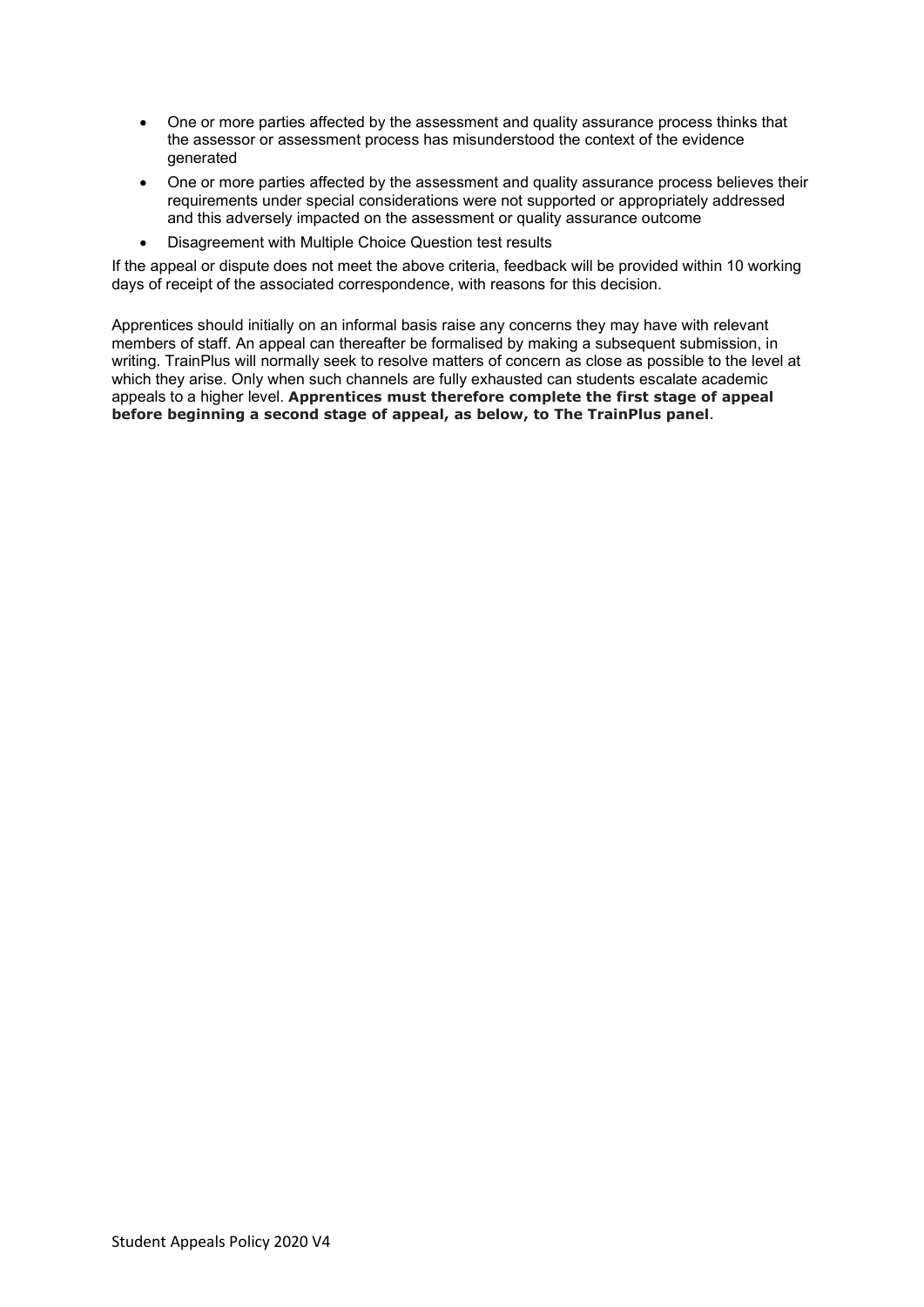### Policy

For apprentices on a taught course (including any taught component of research programmes)

Circumstances in which academic appeals may be made

Students of TrainPlus who are registered or whose period of registration has ended following an Academic decision may submit appeals.

Appeals may relate either to (a) an award made at the end of the final stage of a course or (b) a decision that would result in an interruption of studies or disadvantage at an intermediate stage of a course. The latter may include an interruption of the normal progress of a student, a requirement either to withdraw from a course, to undertake referrals, to repeat an element of a course, or to register for/receive an award other than the target award at the point of appeal, and the award of a grade that can be demonstrated not to reflect a student's performance in circumstances of full opportunity.

Valid bases for appeal in respect of an academic outcome are:

Exceptional mitigating circumstances

a) These arise where a student establishes to the satisfaction of TrainPlus (by submitting medical certificates or other documentary evidence acceptable to TrainPlus) that his/her assessment performance was adversely affected by illness or some other reason which he/she was unable, or for valid reasons unwilling, to divulge before a decision was reached.

Note: Academic Appeals may not normally be submitted on the basis of bereavement. TrainPlus' Mitigating Circumstances process must be used in such cases.

Medical and other circumstances that should have been reported to TrainPlus at the time of their occurrence will not normally be accepted as grounds for appeal. Students are expected to contact Student Support at the time of the occurrence and follow TrainPlus' Mitigating Circumstances process where appropriate.

Where a student has been absent from their studies without TrainPlus' knowledge, they may not normally subsequently appeal in relation to that period.

#### Operational problems impacting on academic outcome

This arises where TrainPlus is satisfied on the basis of evidence produced by the student or derived from any other source that the assessments were not conducted in accordance with the relevant Regulations, or that a material administrative error or some other material irregularity occurred in relation to teaching or assessment (including project and placement units), such that assessment performance was materially and adversely affected.

TrainPlus only considers appeals that are based within the Regulations. It will not consider any appeal that is based solely on a request for the student to be given another opportunity to change a grade, or any attempt to alter the outcomes of academic judgement reached through due academic process.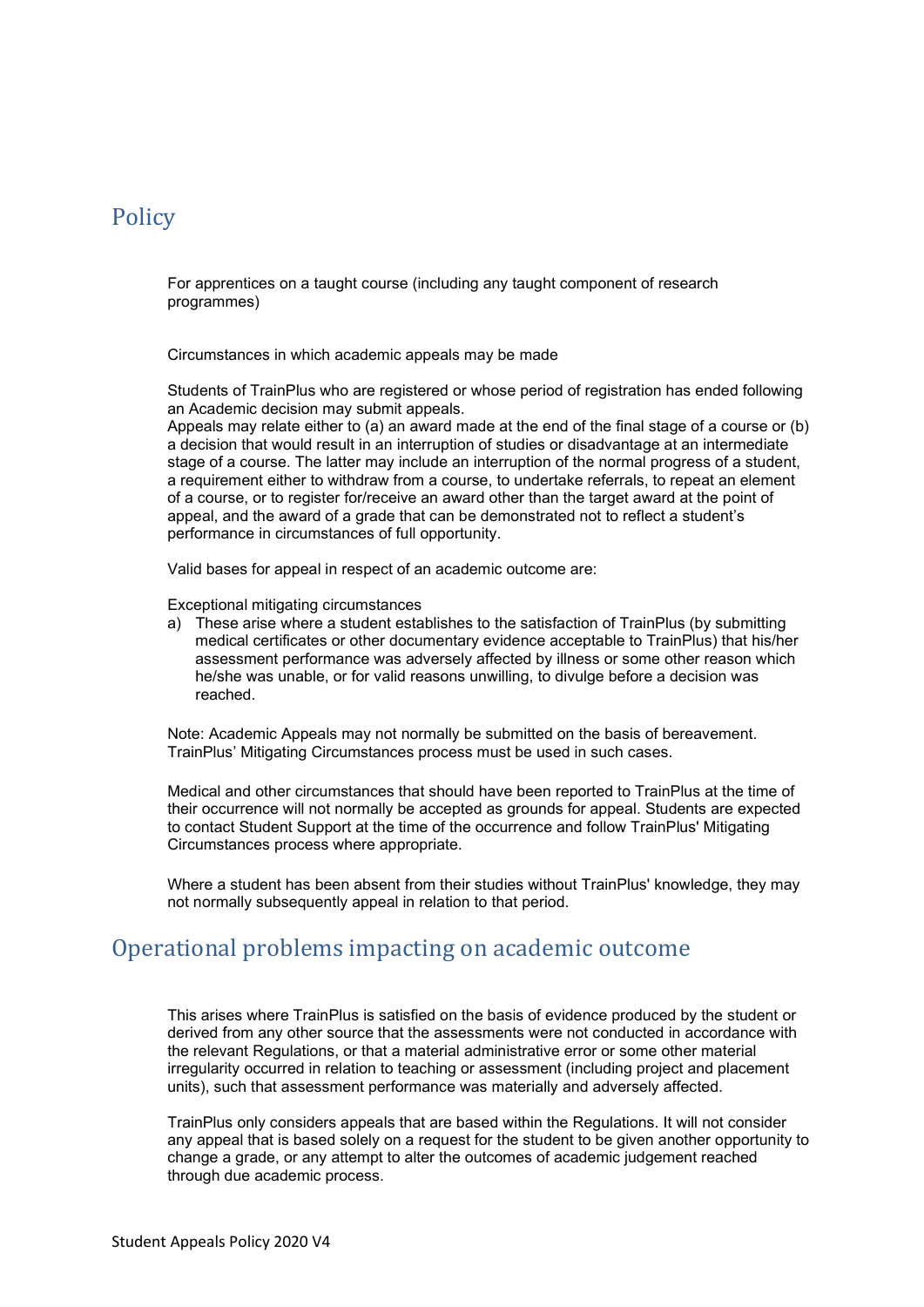Appeals may not be made in respect of matters relating to academic performance before they have reached their decisions regarding such matters.

Where the claim of operational problems includes allegations of victimisation or unfair discrimination, TrainPlus will, in the first instance, investigate these claims through TrainPlus Student Complaints Procedure, to inform the appeal process.

Students who are sanctioned for financial or academic reasons may submit and receive a response to their appeal, but no outcome will be actioned before their good standing is recovered.

Requests to suspend studies will not normally be granted in retrospect through this appeals process (i.e. where the request is made after the pre-examination-board deadline). Requests relating to multiple assessments over a period will normally be considered as requests for additional opportunity without penalty.

The Student Adjudication Team will respond to any issues lodged as academic appeals, but which fall outside the scope of academic appeal, confirming that the appeal is not valid and indicating alternative approaches where relevant.

It is expected that the need to appeal will only occur as a last resort; students must ensure that, as far as possible, TrainPlus is informed prior to its meeting of any circumstances which might have adversely affected their performance.

Acceptance of an award certificate or a failure to respond within 10 working days of receipt constitutes acceptance of the award and the closure of any appeal within TrainPlus' procedures.

The Student Adjudication Team will report after the end of each academic year on the activity and outcomes of academic appeals.

The Appeal Reviewer is empowered to take four courses of action following its consideration of an appeal by a student on a taught course:

- i. to reject an appeal, in which case the decision is final.
- ii. to uphold the appeal and require an Investigator to review or revise the decision or process where one or both of the two possible grounds for appeal is found to have had material impact on the performance or progression of an apprentice.
- iii. To require an Investigator to reconsider or revise the decision where an appeal, as presented, is not upheld, but other material factors emerge in the course of investigation or appeal.
- iv. To determine that for reasons other than the non-provision of information and evidence by the appellant, an appeal cannot be resolved at stage one and should proceed to stage two.

Neither a Reviewer nor an Academic Appeal Panel has authority to set aside the decision or recommend award.

No decision will be revised within this Academic Appeals Policy to the detriment of a student.

A revised decision of an Academic decision resulting from this process shall be final and may not be the subject of further appeal unless it can be evidenced that:

• the basis of any further appeal is new information that was not available at the time of the earlier appeal.

- the new appeal arises from circumstances obtaining only because of the earlier appeal
- the appeal relates to the implementation of the earlier appeal outcome.

Where there is evidence that an appellant or their representative may have provided misinformation to influence the outcome of an academic appeal, disciplinary action may be taken after the conclusion of the appeal process.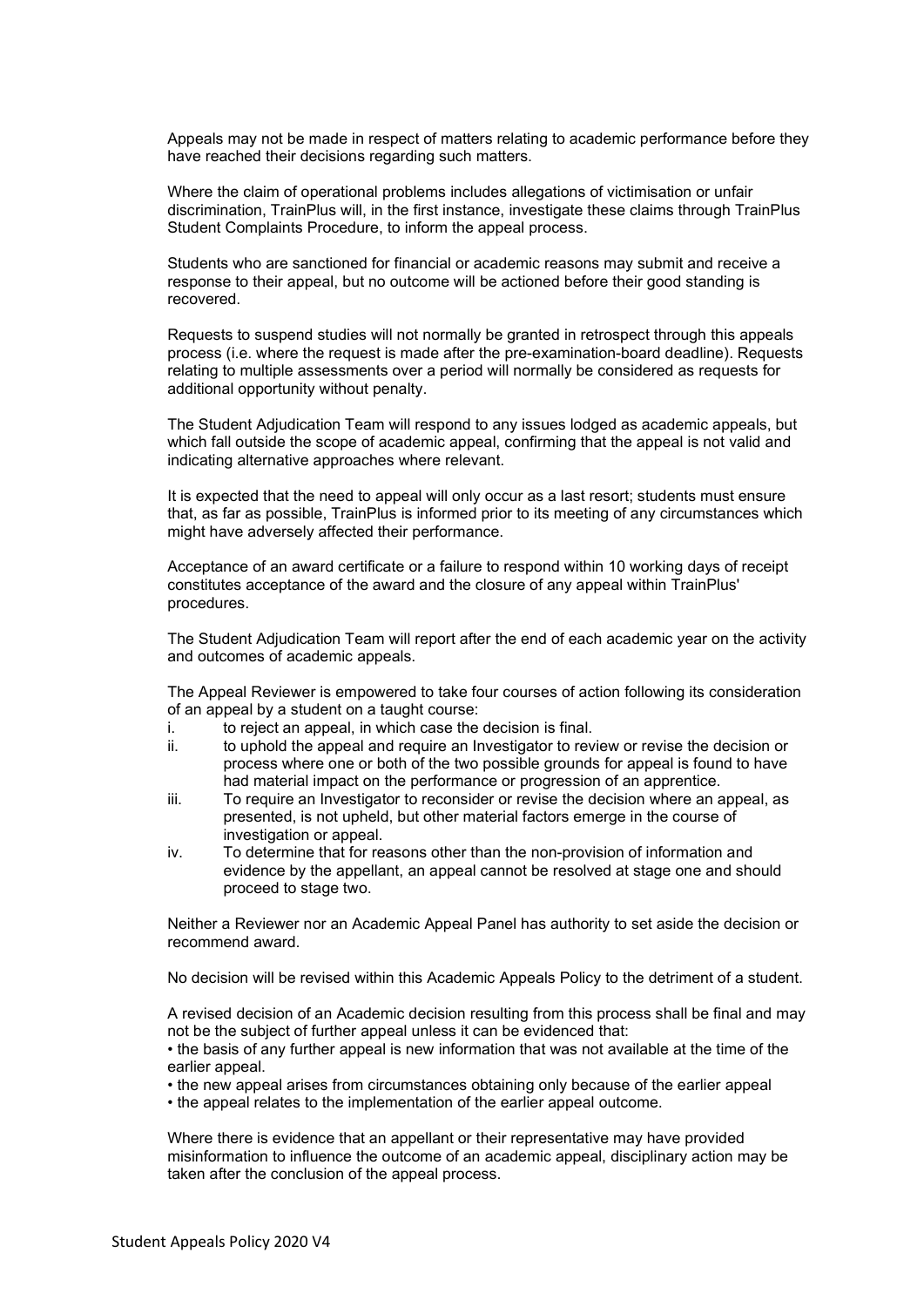### Procedure

#### Submitting an appeal

Your Stage 1 appeal should normally be submitted to TrainPlus at info@trainplus.co.uk. In certain instances, the Director is to whom you should send your appeal at lisashort@trainplus.co.uk. Please only send this form to the director if you have already contacted info@trainplus.co.uk regarding this appeal or alternately seek advice from the Student Support Team at 01268 574299.

The student must specify precisely the grounds on which the appeal is based and provide all supporting documentary evidence that they wish to be considered. The Stage 1 appeal reviewer or Stage 2 appeal review panel will normally receive and consider the following in support of an appeal:

- A completed academic appeal form
- Supporting evidence referenced in the appeal form
- Material provided by those directly involved at a panel meeting.

Appeals must be received by TrainPlus at info@trainplus.co.uk within 10 working days from the date on which the student received formal notification of a decision online via the student results portal on smart assessor.

Students will normally be deemed to have received such formal notification of their assessments, or academic progression decision 48 hours after confirmation of upload.

TrainPlus has the right, under exceptional circumstances, to waive these time- scales, where there is clear evidence provided by an appellant of circumstances that might reasonably hinder an on-time submission. These include the consideration of matters of health and disability where these can be reasonably concluded to have impeded on-time submission within the standard 10 working day timeframe for appeal submissions.

## Stage 1: Appeals to Head of Department

The Student Adjudication Team upon receiving an academic appeal in writing that specifies the basis of the appeal and provides relevant supplementary evidence they will confirm receipt to the appellant. If the appeal is submitted out of time or does not meet the criteria for appeal specified above, the Student Adjudication Team may inform the student that no action will be taken. The student will be informed of their right to request a Completion of Procedures Letter if they wish to pursue the matter further with the Office of the Independent Adjudicator for Higher Education. If the appeal is submitted within time and meets the criteria for appeal specified above.

The role of the Reviewer and, on their behalf where necessary a departmental administrator, will be to identify and examine all evidence that may support the appeal, and to answer questions raised by the reviewer. This should include relevant evidence gathered internally from within TrainPlus, but will not include testimonials from students or staff unless explicitly requested by the reviewer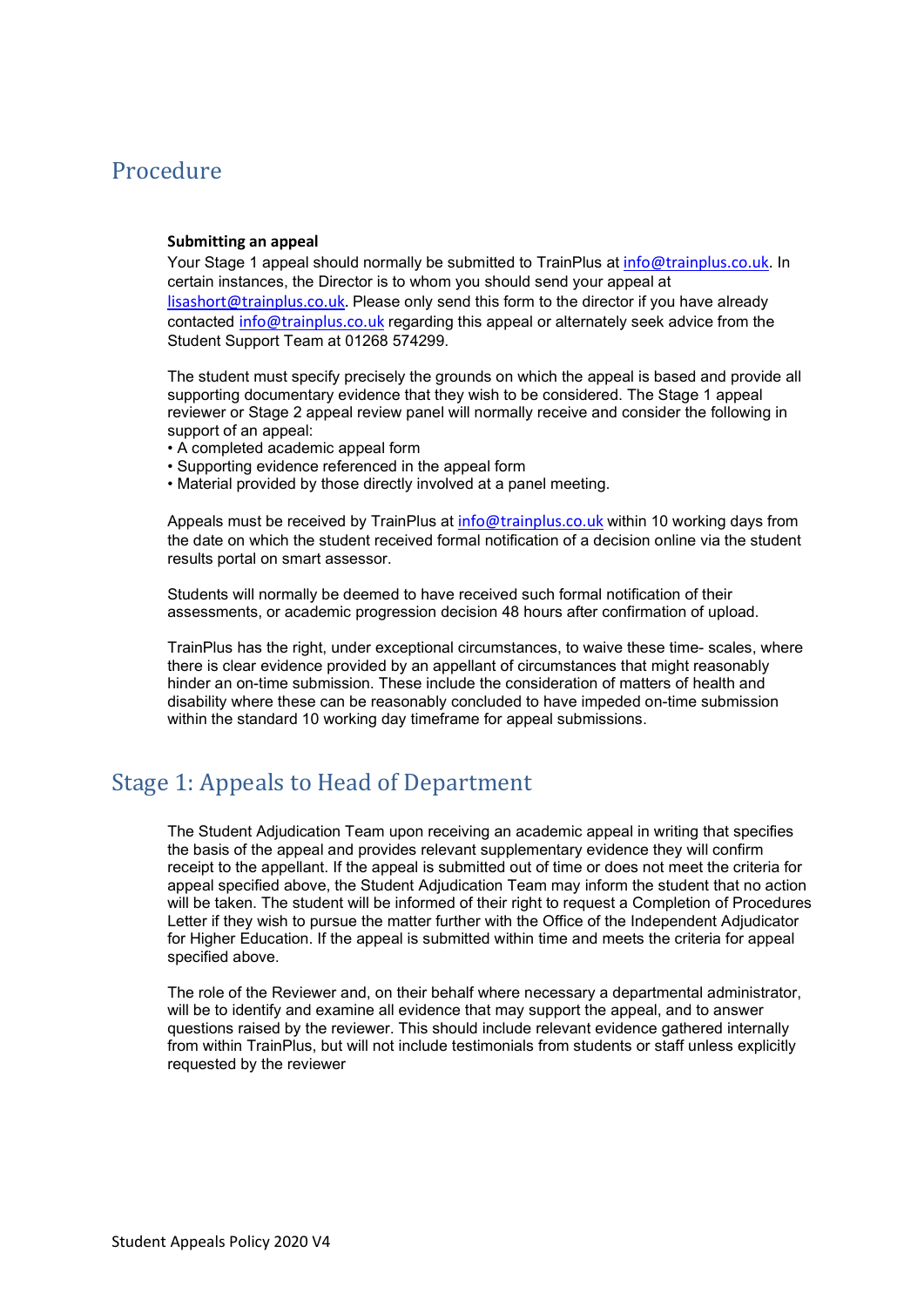The Reviewer will aim to respond to the student submitting the appeal, within 10 working days of receipt of the appeal and supplementary evidence (in full), in order to do one of the following:

a) to uphold the appeal, and to inform the student of the findings of the investigation and confirm that the relevant Academic will be required to review or revise its decision in respect of the student.

b) to not uphold the appeal, and to provide the student with a clear and complete reason for not doing so.

c) to confirm to the student a deadline for response (where the appeal circumstances require a protracted investigation) in respect of a) or b) above.

d) in exceptional circumstances to confirm that a case cannot be addressed adequately at stage one and will therefore proceed to stage two.

Academic appeal decisions relate only to academic credit and will not override Professional, Statutory or Regulatory Body (PSRB) regulations and requirements. Appeal outcome letters will state this proviso in relation to any decision to uphold. Where such regulations and requirements prevent the implementation of an academic appeal outcome, the Faculty Manager must

a) obtain external examiner confirmation of this constraint,

b) record this formally in the record for the next relevant Investigator

c) inform the Student Support Team, so that the revised outcome can be filed along with the initial decision.

Where it is confirmed that TrainPlus does not find the appeal to be substantiated and the stage one appeal is not upheld, a student will, on the proviso that he/she can supply additional and significant evidence or information directly related to the initial appeal, have the right to proceed to stage two of the appeals procedure.

Where a student remains dissatisfied after receiving the outcome of their Stage 1 academic appeal and can clearly demonstrate that permissible grounds exist to have the matter considered further, then the student may make a further and final submission to The TrainPlus panel. This is the last stage of consideration under TrainPlus' internal procedures. Before making a submission to TrainPlus' Panel, students must fully exhaust the first stage of appeal as above. The Panel will not consider cases which have not completed this compulsory earlier stage; students who make a premature submission to the TrainPlus panel will be referred back to Stage 1.

### Stage 2: Appeals to The TrainPlus panel

Students wishing to submit an academic appeal to the TrainPlus panel must fully complete the Stage 2 Academic Appeal form. This form should be completed only by students wishing to submit a Panel appeal and should not be used for making a Stage 1 appeal. Fully complete forms should be sent by email to info@trainplus.co.uk within 10 working days of the decision with which the student is dissatisfied. Once submitted, the student has from that date a period of a further 10 working days to submit the full appeal together with all supporting documentary evidence they wish to rely on. These timescales are designed to provide sufficient time for the thorough preparation of a case. Late submissions may not be considered further by TrainPlus.

#### **Timescales**

Please consult the appropriate section of the Policy above for further details on the relevant timescales covering submissions. In general, it is important that students act promptly in submitting an academic appeal. Submissions are normally time-limited and late submissions may be automatically rejected without further consideration or right of future appeal.